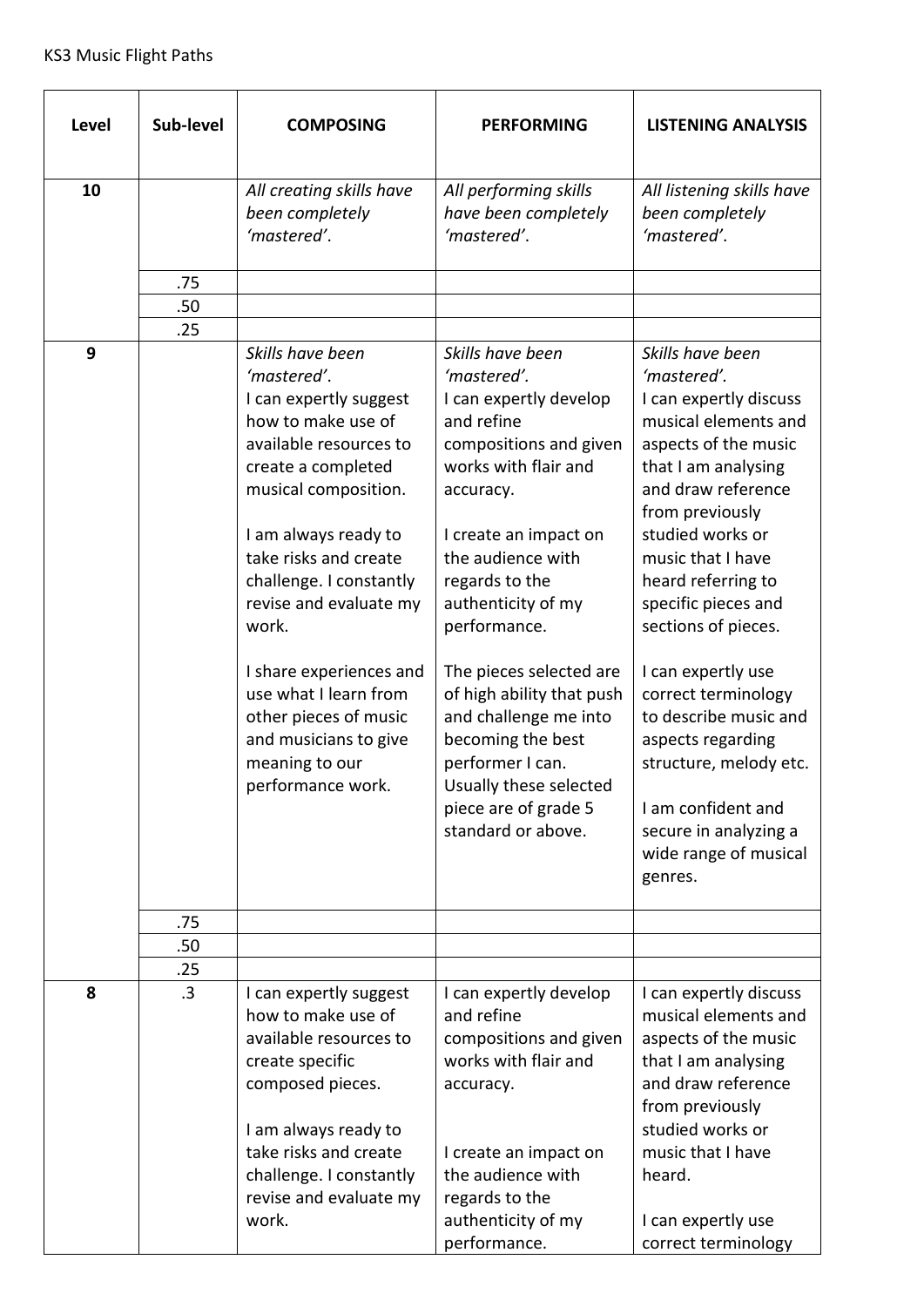|                         | .75<br>.50<br>.25 | I share experiences and<br>use what I learn from<br>other pieces of music<br>and musicians to give<br>meaning to our<br>performance work.                                                                                                                               |                                                                                                                                                                                                                                                                                                          | to describe music and<br>aspects regarding<br>structure, melody etc.                                                                                                                                                                                      |
|-------------------------|-------------------|-------------------------------------------------------------------------------------------------------------------------------------------------------------------------------------------------------------------------------------------------------------------------|----------------------------------------------------------------------------------------------------------------------------------------------------------------------------------------------------------------------------------------------------------------------------------------------------------|-----------------------------------------------------------------------------------------------------------------------------------------------------------------------------------------------------------------------------------------------------------|
| $\overline{\mathbf{z}}$ |                   | I can expertly interpret                                                                                                                                                                                                                                                | I can expertly refine my                                                                                                                                                                                                                                                                                 | I can expertly discuss                                                                                                                                                                                                                                    |
|                         |                   | material from different<br>sources, from a variety<br>of already existing<br>compositions and<br>create, creating my<br>own piece which can<br>entertain.<br>I can expertly create<br>performances for<br>different purposes<br>using various styles and<br>traditions. | work in rehearsal and<br>develop a piece of<br>music.<br>I can demonstrate the<br>use of a range of the<br>music elements and<br>ingrain this into my<br>performances.                                                                                                                                   | musical elements and<br>aspects of the music<br>that I am analysing.<br>I can expertly use<br>correct terminology<br>to describe music and<br>aspects regarding<br>structure, melody etc.                                                                 |
|                         | .75               |                                                                                                                                                                                                                                                                         |                                                                                                                                                                                                                                                                                                          |                                                                                                                                                                                                                                                           |
|                         | .50               |                                                                                                                                                                                                                                                                         |                                                                                                                                                                                                                                                                                                          |                                                                                                                                                                                                                                                           |
|                         | .25               |                                                                                                                                                                                                                                                                         |                                                                                                                                                                                                                                                                                                          |                                                                                                                                                                                                                                                           |
| 6                       |                   | I can consistently<br>create and show clear<br>melodic and/or chordal<br>progressions.<br>I can consistently<br>devise music in a<br>variety of styles.                                                                                                                 | I can consistently<br>perform with<br>confidence, expression,<br>technical accuracy and<br>fluency, which is fully<br>sustained with strong<br>focus throughout the<br>performance.<br>I can consistently<br>organise and present<br>performances for<br>different purposes and<br>in a range of styles. | I can consistently<br>compare and discuss<br>several key musical<br>elements when<br>analysing music.<br>I can consistently<br>discuss the way that<br>ideas are presented<br>and represented, how<br>plots are developed<br>and characters<br>portrayed. |
|                         | .75               |                                                                                                                                                                                                                                                                         |                                                                                                                                                                                                                                                                                                          |                                                                                                                                                                                                                                                           |
|                         | .50<br>.25        |                                                                                                                                                                                                                                                                         |                                                                                                                                                                                                                                                                                                          |                                                                                                                                                                                                                                                           |
| 5                       | .3                | I can always use<br>different skills and my<br>knowledge of music to<br>devise composed music<br>of different types for<br>different purposes.                                                                                                                          | I can organise and<br>perform the given<br>piece/composition well<br>with barely any errors.                                                                                                                                                                                                             | I can discuss some<br>musical features<br>during musical<br>analysis.<br>I always use the<br>correct terminology                                                                                                                                          |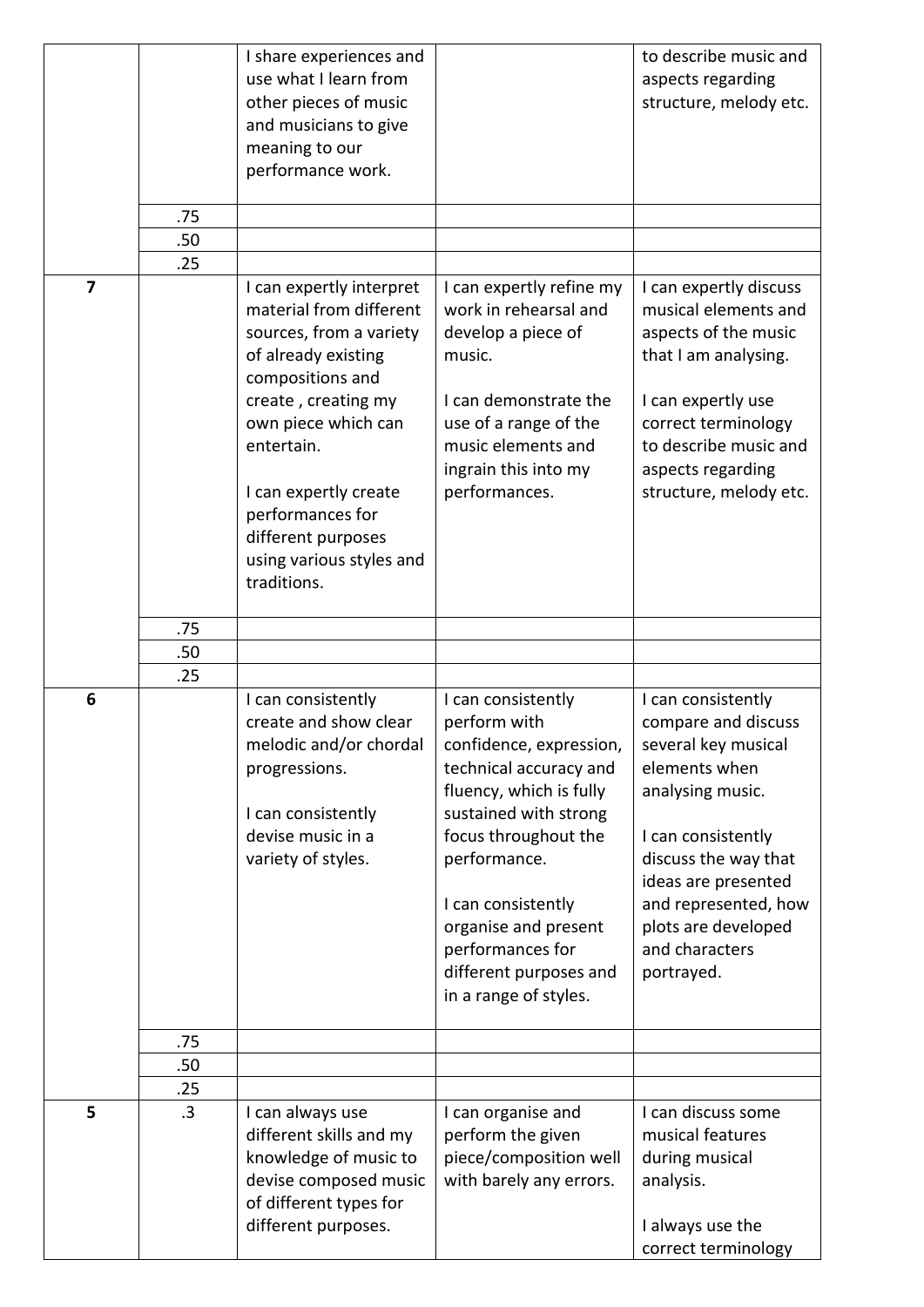|                         |     |                                            | I can use some of the                          | when referring to                             |
|-------------------------|-----|--------------------------------------------|------------------------------------------------|-----------------------------------------------|
|                         |     |                                            | music elements in my                           | musical analysis.                             |
|                         |     |                                            | performance.                                   |                                               |
|                         | .75 |                                            |                                                |                                               |
|                         | .50 |                                            |                                                |                                               |
|                         | .25 |                                            |                                                |                                               |
| $\overline{\mathbf{4}}$ |     | I can plan and structure                   | I can perform the given                        | I can easily discuss                          |
|                         |     | a composition showing                      | piece/composition well                         | and compare during                            |
|                         |     | knowledge of different                     | with very few errors.                          | musical analysis.                             |
|                         |     | techniques.                                |                                                |                                               |
|                         |     |                                            | I can perform with<br>confidence.              | I can use the correct                         |
|                         |     |                                            |                                                | music vocabulary.                             |
|                         | .75 |                                            |                                                |                                               |
|                         | .50 |                                            |                                                |                                               |
|                         | .25 |                                            |                                                |                                               |
| $\overline{\mathbf{3}}$ |     | I can support the                          | I can perform with                             | I can usually discuss                         |
|                         |     | planning and                               | some confidence.                               | and begin to compare                          |
|                         |     | structuring of a                           |                                                | some aspects of                               |
|                         |     | composition.                               | I can usually take the                         | musical analysis.                             |
|                         |     |                                            | set task and perform                           |                                               |
|                         |     |                                            | this to my peers.                              | I can use a basic music                       |
|                         |     |                                            |                                                | vocabulary.                                   |
|                         |     |                                            |                                                |                                               |
|                         | .75 |                                            |                                                |                                               |
|                         | .50 |                                            |                                                |                                               |
| $\overline{2}$          | .25 |                                            |                                                |                                               |
|                         |     | I can usually support<br>the planning of a | I can usually perform in<br>front of my peers. | I can usually discuss<br>some of the features |
|                         |     | composition.                               |                                                | of musical analysis.                          |
|                         |     |                                            |                                                |                                               |
|                         |     |                                            |                                                | I can usually use a                           |
|                         |     |                                            |                                                | basic music                                   |
|                         |     |                                            |                                                | vocabulary.                                   |
|                         |     |                                            |                                                |                                               |
|                         | .75 |                                            |                                                |                                               |
|                         | .50 |                                            |                                                |                                               |
|                         | .25 |                                            |                                                |                                               |
| $\mathbf{1}$            |     | I can sometimes                            | I can sometimes                                | I can sometimes give                          |
|                         |     | support the                                | perform.                                       | my ideas on the music                         |
|                         |     | composition while                          |                                                | analysis.                                     |
|                         |     | working with others.                       |                                                |                                               |
|                         |     |                                            |                                                |                                               |
|                         | .75 |                                            |                                                |                                               |
|                         | .50 |                                            |                                                |                                               |
|                         | .25 |                                            |                                                |                                               |
| <b>Pre Step</b>         |     | I can listen to the                        | I can watch a                                  | I can listen to others                        |
|                         |     | compositional ideas.                       | performance.                                   | discussing musical                            |
|                         |     |                                            |                                                | analysis.                                     |
|                         | .75 |                                            |                                                |                                               |
|                         | .50 |                                            |                                                |                                               |